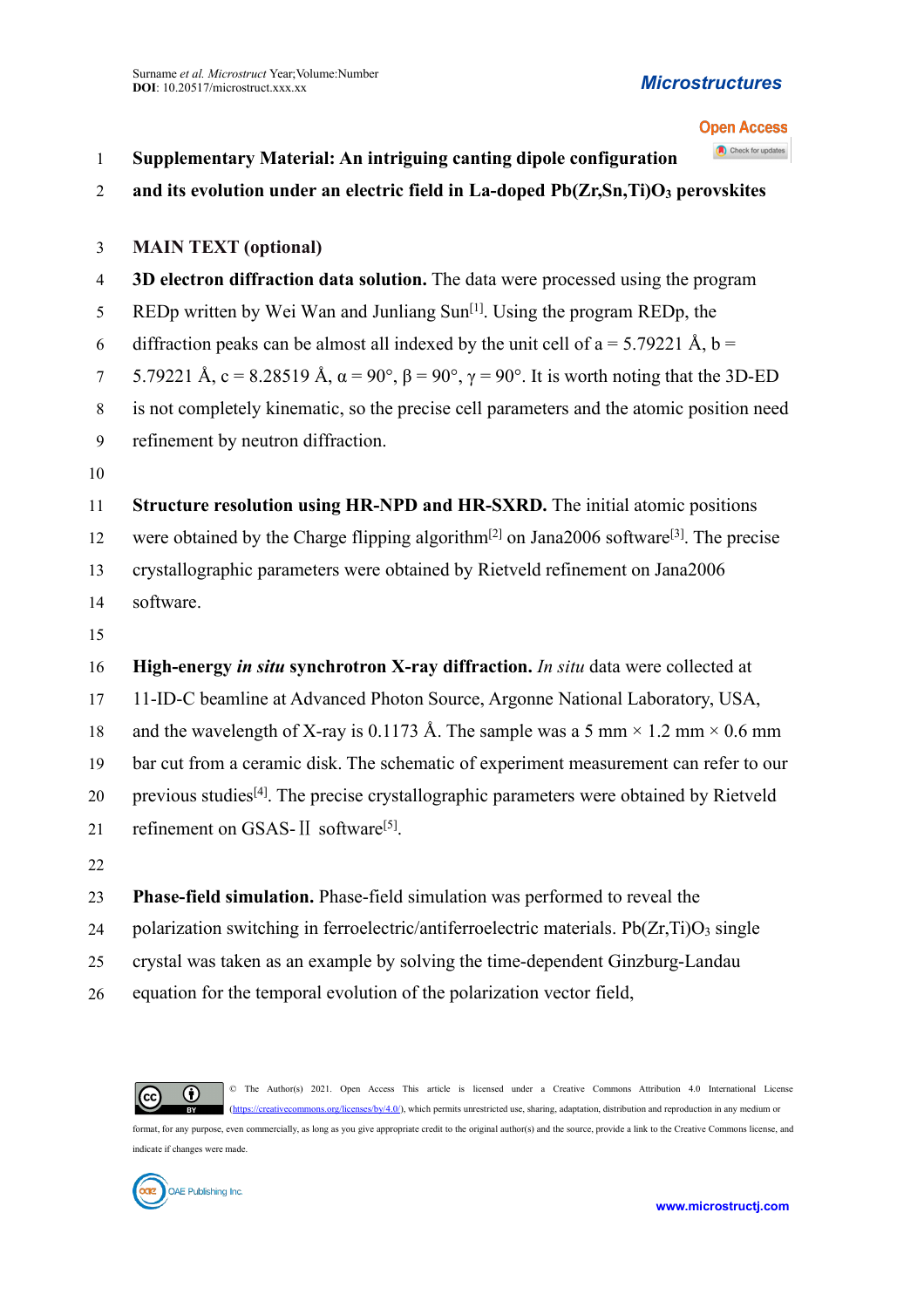$$
\frac{\partial P_i(\mathbf{r}, t)}{\partial t} = -L \frac{\delta F}{\delta P_i(\mathbf{r}, t)}, (i = 1, 2, 3)
$$

27 where  $P_i(r, t)$  is polarization, *L* is the kinetic coefficient, and *F* is the total free energy 28 of the system, which is expressed as,

$$
F = \iiint (f_{bulk} + f_{elas} + f_{elec} + f_{grad})dV
$$

#### 29 where *V* is the system volume. The bulk energy density *f*bulk can be calculated by,

$$
f_{bulk} = \alpha_1 (P_1^2 + P_2^2 + P_3^2) + \alpha_{11} (P_1^4 + P_2^4 + P_3^4) + \alpha_{12} (P_1^2 P_2^2 + P_1^2 P_3^2 + P_2^2 P_3^2) + \alpha_{112} [P_1^4 (P_2^2 + P_3^2) + P_2^4 (P_1^2 + P_3^2) + P_3^4 (P_1^2 + P_2^2)] + \alpha_{111} (P_1^6 + P_2^6 + P_3^6) + \alpha_{123} P_1^2 P_2^2 P_3^2
$$

- 30 where  $P_1$ ,  $P_2$ ,  $P_3$  are polarization components.  $\alpha_1$ ,  $\alpha_{11}$ ,  $\alpha_{12}$ ,  $\alpha_{111}$ ,  $\alpha_{112}$  and  $\alpha_{123}$  are Landau
- 31 coefficients. The elastic energy density can be expressed as,

$$
f_{elas} = C_{ijkl} \left( \varepsilon_{ij} - \varepsilon_{ij}^0 \right) \left( \varepsilon_{kl} - \varepsilon_{kl}^0 \right)
$$

- 32 where  $C_{ijkl}$  is the elastic stiffness tensor,  $\varepsilon_{ij}$  and  $\varepsilon_{ij}^0$  are the total local strain, and the
- 33 spontaneous strain, respectively. The gradient energy density can be expressed as,

$$
f_{grad} = \frac{1}{2} G_{11} \left( P_{1,1}^2 + P_{2,2}^2 + P_{3,3}^2 \right) + G_{12} (P_{1,1} P_{2,2} + P_{2,2} P_{3,3} + P_{1,1} P_{3,3})
$$
  
+ 
$$
\frac{1}{2} G_{44} [(P_{1,2} + P_{2,1})^2 + (P_{2,3} + P_{3,2})^2 + (P_{1,3} + P_{3,1})^2]
$$
  
+ 
$$
\frac{1}{2} G'_{44} [(P_{1,2} - P_{2,1})^2 + (P_{2,3} - P_{3,2})^2 + (P_{1,3} - P_{3,1})^2]
$$
  
+ 
$$
g11 \sum_{i} \left( \frac{\partial^2 P_i}{\partial x_i^2} \right)^2 + g12 \sum_{i \neq j} \left( \frac{\partial^2 P_i}{\partial x_j^2} \right)^2
$$

- 34 where  $G_{ij}$  is the gradient energy coefficients,  $f_{grad}$  is given in terms of the
- 35 second-order derivative of the polarization<sup>[6]</sup>, g11 and g12 are positive constants.
- 36 The electric energy density  $f_{elec}$  is given by,

$$
f_{elec} = -\frac{1}{2} \varepsilon_0 \kappa_{ij} E_i E_j - E_i P_i
$$

37 where  $E_i$  is the electric field component, which includes both the applied electric field 38 and the depolarization field,  $\varepsilon_0$  and  $\kappa_{ii}$  are the vaccum permittivity and dielectric 39 constant, respectively.

40 The equation was solved by a semi-implicit Fourier spectral method  $[7]$  and the 41 simulation size is  $256 \Delta x \times 256 \Delta x \times 1 \Delta x$  ( $\Delta x$  is the number of grid points and equals to 42 1 nm in this work) with the periodic boundary conditions in  $x$ ,  $y$ , and  $z$  axes. 43

#### 44 **Supplementary Table 1. The orthorhombic cell parameters and** *R* **factors of**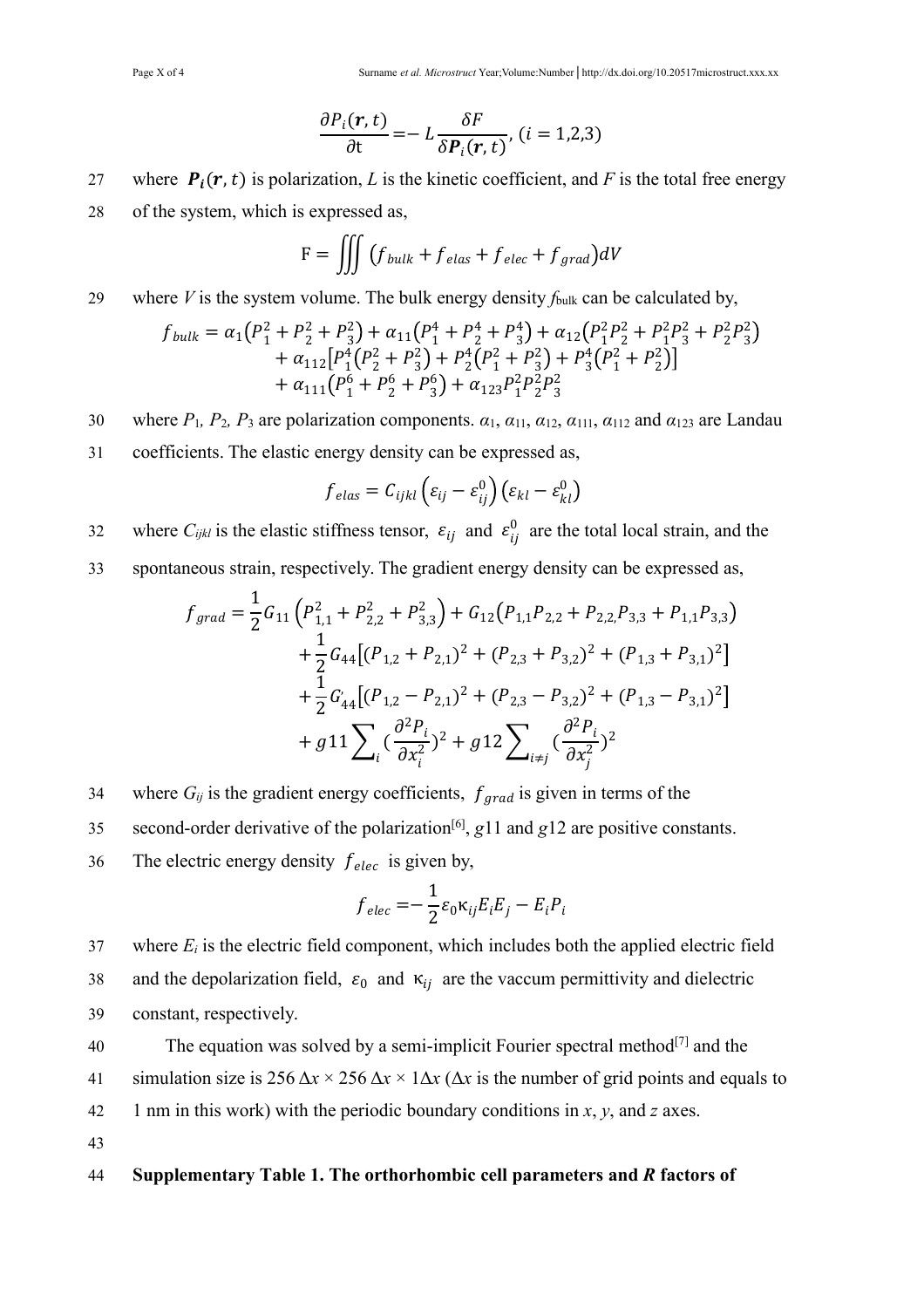|              | <b>HR-XRD</b> | <b>HR-NPD</b> |
|--------------|---------------|---------------|
| Wavelength   | 0.4499        | 0.6225        |
| $(\AA)$      |               |               |
| $a(\AA)$     | 5.77245(8)    |               |
| $b(\AA)$     | 5.77524(8)    |               |
| c(A)         | 8.14033(6)    |               |
| $V(A^3)$     | 271.376(4)    |               |
| $R_P(\%)$    | 5.35          | 7.29          |
| $R_{wp}(\%)$ | 5.71          | 7.64          |

#### 45 **structure refinements using** *Ima***2 as models**

46 HR-XRD: High-resolution X-ray diffraction; HR-NPD: high-resolution neutron powder

47 diffraction.

48

#### 49 **Supplementary Table 2. The crystallographic parameters in Rietveld analysis of**

50 **HR-SXRD and HR-NPD data for** *Ima***2 PLZST were taken at room temperature**

51 **(@ 0 kV/mm)**

| <b>Atom</b>    | site | $\boldsymbol{x}$ | v                               | Z.         | $U_{\text{iso}}(A^2)$ |
|----------------|------|------------------|---------------------------------|------------|-----------------------|
| Pb/La          | 4b   |                  | $0.75$ $0.2497(8)$ $0.2903(16)$ |            | 0.032(2)              |
| Zr/Sn/Ti       | 4b   | 0.25             | 0.25374                         | 0.04132    | 0.005(2)              |
| O <sub>1</sub> | 4a   | $\theta$         | 0.5                             | 0.0658(16) | 0.023                 |
| O <sub>2</sub> | 4a   | $\theta$         | 0                               | 0.0380(18) | 0.023                 |
| O <sub>3</sub> | 4b   | 0.25             | $0.1964(77)$ $0.2910(41)$       |            | 0.023                 |

52 HR-SXRD: High-resolution synchrotron X-ray diffraction; HR-NPD: high-resolution

53 neutron powder diffraction; PLZST:  $(Pb_{0.91}La_{0.06})(Zr_{0.42}Sn_{0.40}Ti_{0.18})O_3$ .

54

# 55 **Supplementary Table 3. The crystallographic parameters in Rietveld analysis for**

56 **SXRD at 3 kV/mm**

| <b>Atom</b>    | site | $\boldsymbol{x}$ |                                |            | $U_{\text{iso}}(A^2)$ |
|----------------|------|------------------|--------------------------------|------------|-----------------------|
| Pb/La          | 4b   |                  | $0.75$ $0.2494(8)$ $0.286(16)$ |            | 0.031(2)              |
| Zr/Sn/Ti       | 4b   |                  | $0.25$ 0.247                   | 0.035      | 0.005(2)              |
| O <sub>1</sub> | 4a   |                  | 0.5                            | 0.0649(16) | 0.022                 |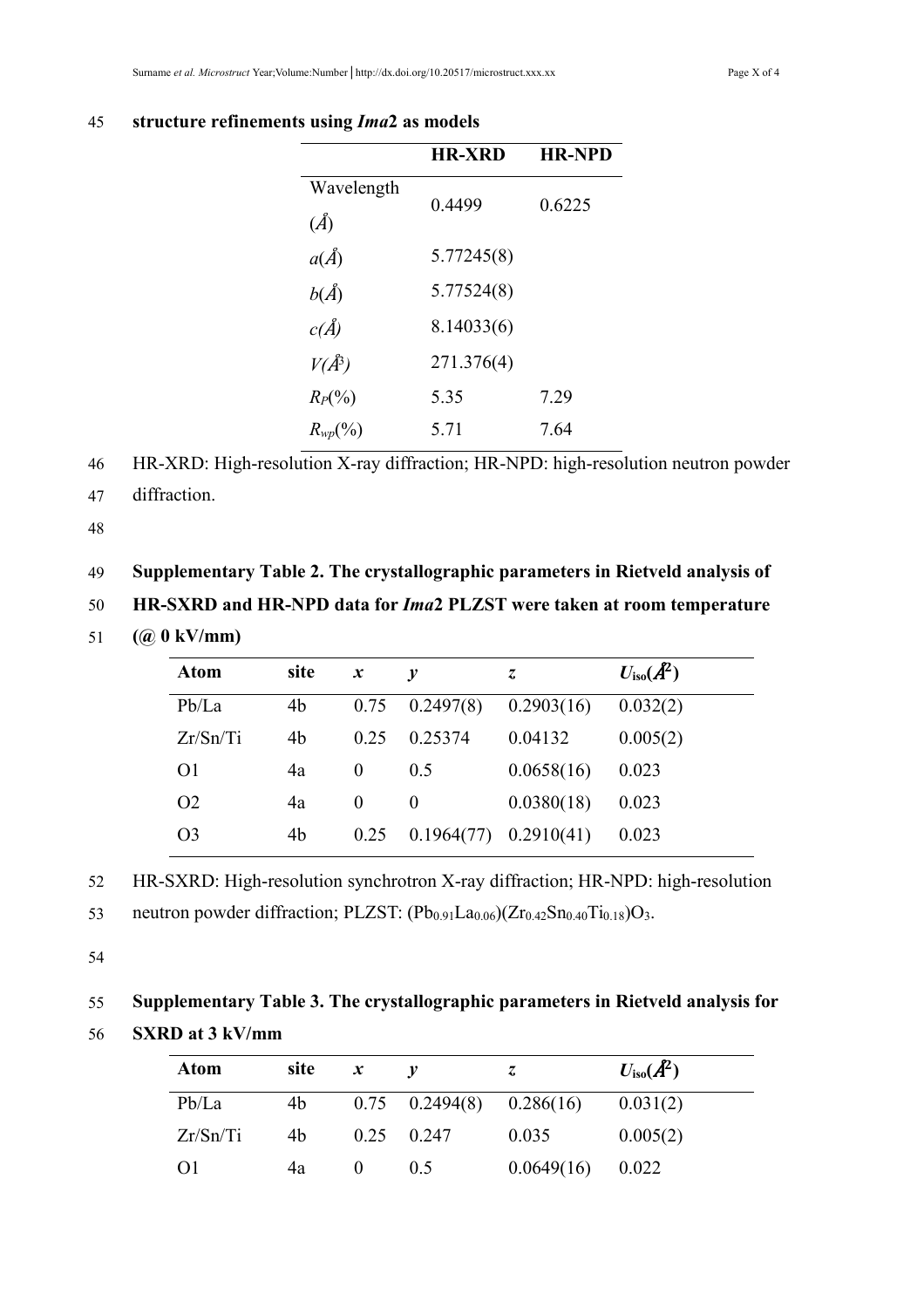| O <sub>2</sub>                                                             | 4a |  |  | $0.0383(18)$ $0.022$                    |  |
|----------------------------------------------------------------------------|----|--|--|-----------------------------------------|--|
| O <sub>3</sub>                                                             | 4b |  |  | $0.25$ $0.1964(17)$ $0.2913(1)$ $0.022$ |  |
| $a = 5.7764(4)$ Å, $b = 5.7729(4)$ Å, $c = 8.1444(1)$ Å, $R_{wp} = 3.55\%$ |    |  |  |                                         |  |

57 SXRD: Synchrotron X-ray diffraction.

58

# 59 **Supplementary Table 4. The crystallographic parameters in Rietveld analysis for**

60 **SXRD at 6 kV/mm**

| <b>Atom</b>                                                               | site | $\boldsymbol{x}$ | $\boldsymbol{v}$ | Z.         | $U_{\text{iso}}(A^2)$ |
|---------------------------------------------------------------------------|------|------------------|------------------|------------|-----------------------|
| Pb/La                                                                     | 4b   | 0.75             | 0.2501(8)        | 0.283(2)   | 0.030(2)              |
| Zr/Sn/Ti                                                                  | 4b   | 0.25             | 0.251            | 0.027      | 0.005(2)              |
| O <sub>1</sub>                                                            | 4a   | $\theta$         | 0.5              | 0.0649(2)  | 0.023                 |
| O <sub>2</sub>                                                            | 4a   | $\theta$         | $\theta$         | 0.0383(20) | 0.023                 |
| O <sub>3</sub>                                                            | 4b   | 0.25             | 0.196(5)         | 0.2913(41) | 0.023                 |
| $a = 5.7766(4)$ Å, $b = 5.7716(3)$ Å, $c = 8.1471(2)$ Å, $R_{wp} = 3.6\%$ |      |                  |                  |            |                       |

61 SXRD: Synchrotron X-ray diffraction.

62

 $\overline{a}$ 

## **Supplementary Table 5. The Landau coefficients for the calculation of PZT[8]** 63

| Coefficient                                     | Formula                                                                    |
|-------------------------------------------------|----------------------------------------------------------------------------|
| $\alpha_1(C^{-2} \text{ m}^2 \text{ N})$        | $(T-T_0)/(2\varepsilon_0C_0)$                                              |
| $T_0$ (°C)                                      | $189.48 + 843.40x - 2105.5x^2 + 4041.8x^3 - 3828.3x^4 +$<br>$1337.8x^5$    |
| $\eta_1$                                        | $[2.6213 + 0.42743x + (9.6 + 0.012501x)e^{-12.6x}] \times 10^{14}/C_0$     |
| $\eta_2$                                        | $[0.887 + 0.76973x + (16.225 + 0.088651x)e^{-21.255x}] \times 10^{15}/C_0$ |
| $a_{11}(C^4 \text{ m}^6 \text{ N})$             | $[10.612 - 22.655x + 10.955x^2] \times 10^{13} / C_0$                      |
| $a_{12}(C^4 \text{ m}^6 \text{ N})$             | $\eta_1/3.0 - \alpha_{11}$                                                 |
| $a_{111}(C^{-6} \text{ m}^{10} \text{ N})$      | $[12.026 - 17.296x + 9.179x^2] \times 10^{13} / C_0$                       |
| $\alpha_{112}(C^{-6} \text{ m}^{10} \text{ N})$ | $[4.2904 - 3.3754x + 58.804e^{-29.397x}] \times 10^{14}/C_0$               |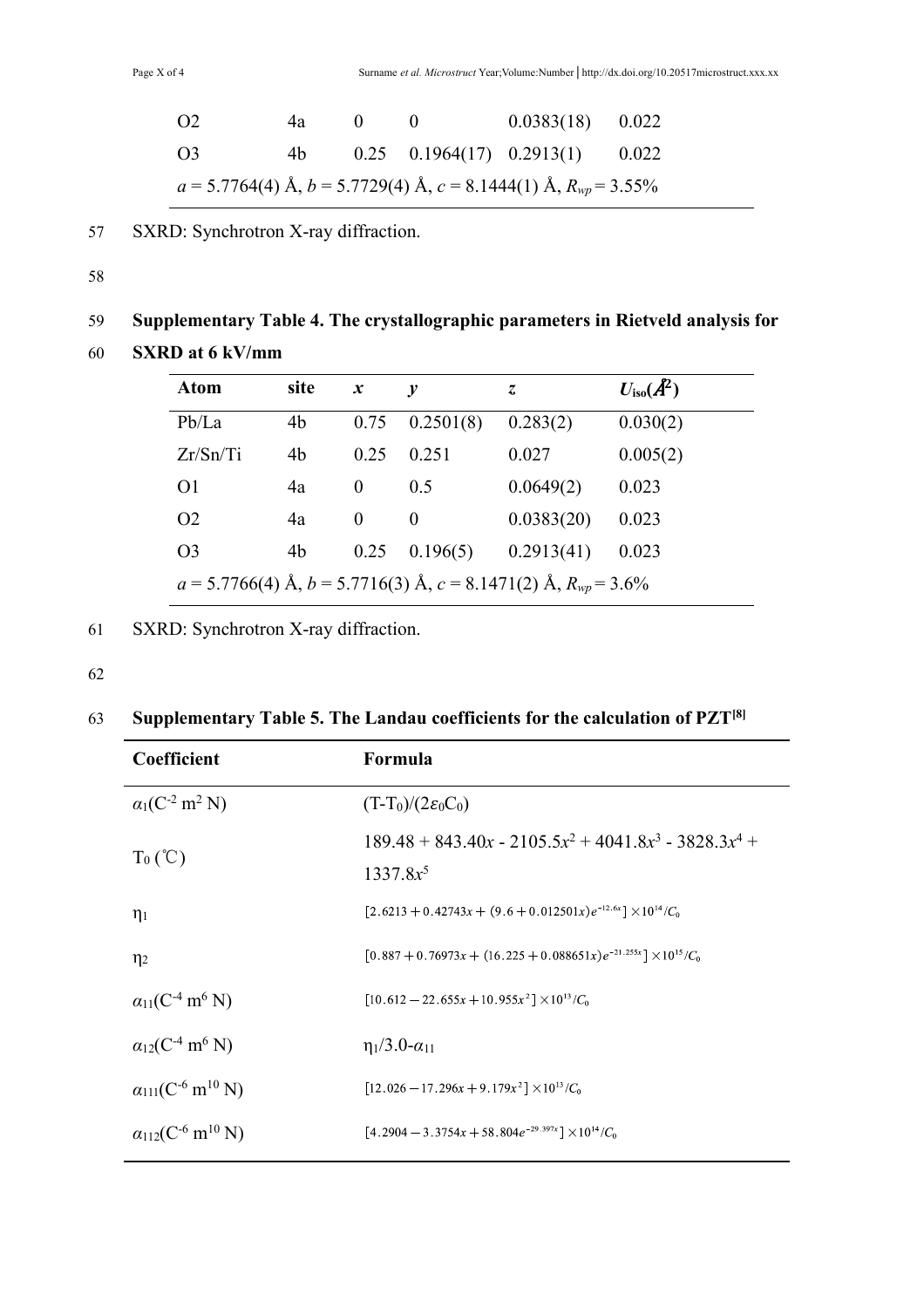| $a_{123}(C^{-6} \text{ m}^{10} \text{ N})$ | $\eta_2 - 3.0 \times \alpha_{111} - 6.0 \times \alpha_{112}$                     |
|--------------------------------------------|----------------------------------------------------------------------------------|
| $Q_{II}(C^2 m^2)$                          | $\frac{0.029578}{1+200(x-0.5)^2}+0.042796x+0.045624$                             |
| $Q_{12}(C^{-2} \text{ m}^2)$               | $\frac{0.026568}{1+200(x-0.5)^2}+0.012093x+0.013386$                             |
| $Q_{44}(C^2 \text{ m}^2)$                  | $0.5 \times \left(\frac{0.025325}{1+200(x-0.5)^2} + 0.020857x + 0.046147\right)$ |

64



65

66 **Supplementary Figure 1.** The conventional TEM of PLZST. The diffraction reflection 67 indicated by yellow arrows is produced by a commensurate structure, which is caused 68 by the tilting of the oxygen octahedra. TEM: Transmission electron microscopy; 69 PLZST:  $(Pb_{0.91}La_{0.06})$  $(Zr_{0.42}Sn_{0.40}Ti_{0.18})O_3$ .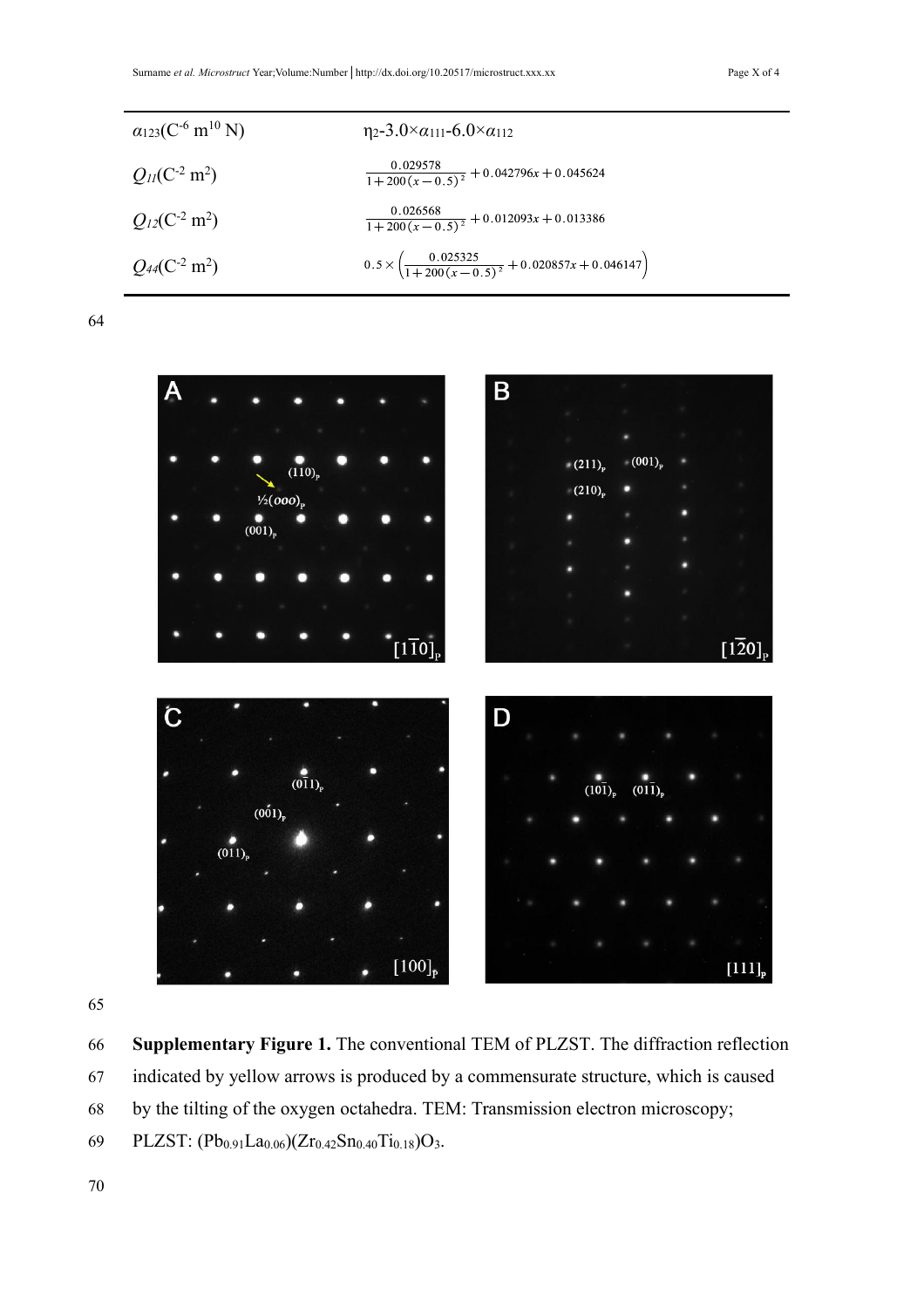

 **Supplementary Figure 2.** Full-profile Rietveld refinement of orthorhombic phase of PLZST. Violet circle: observed data; Magenta line: calculate profile; Green line: the difference between the observed and calculated patterns; Blue bar: reflections of Bragg 75 peak positions. The inset shows details of superlattice reflections (marked by a black arrow). HR-SXRD: High-resolution synchrotron X-ray diffraction; HR-NPD: high-resolution neutron powder diffraction.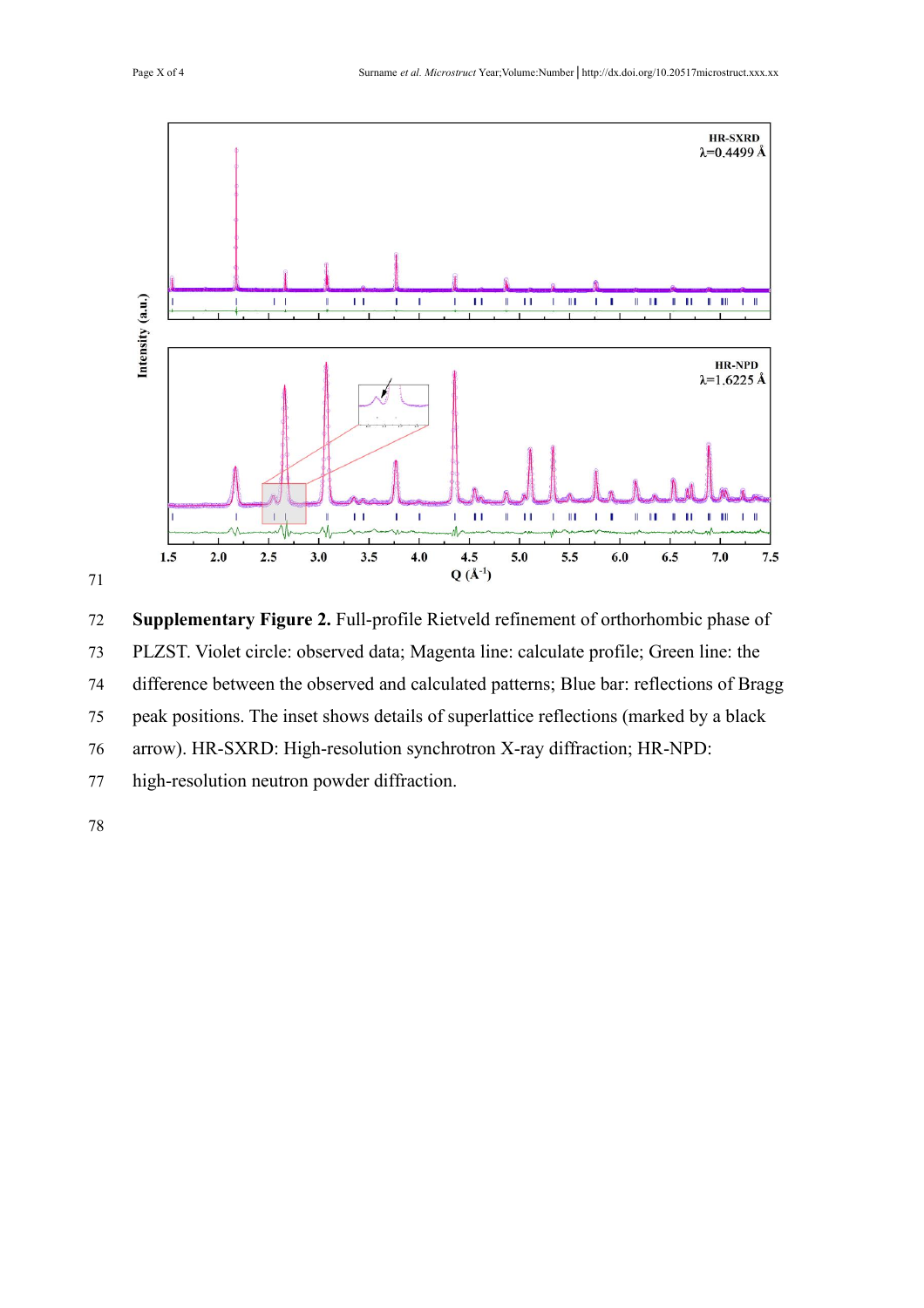

80 **Supplementary Figure 3.** (A) The polar displacement and (B) the polarization along

81 the  $[110]$ P and the  $[001]$ P directions. The horizontal coordinate "N" represents the

82 perovskite cell sequence. The polar displacement of  $A$ -site along the  $[110]_P$  direction is 83 zero in figure (a).

84



85

86 **Supplementary Figure 4.** The schematic of electric dipoles map of PbZrO<sub>3</sub><sup>[9]</sup>.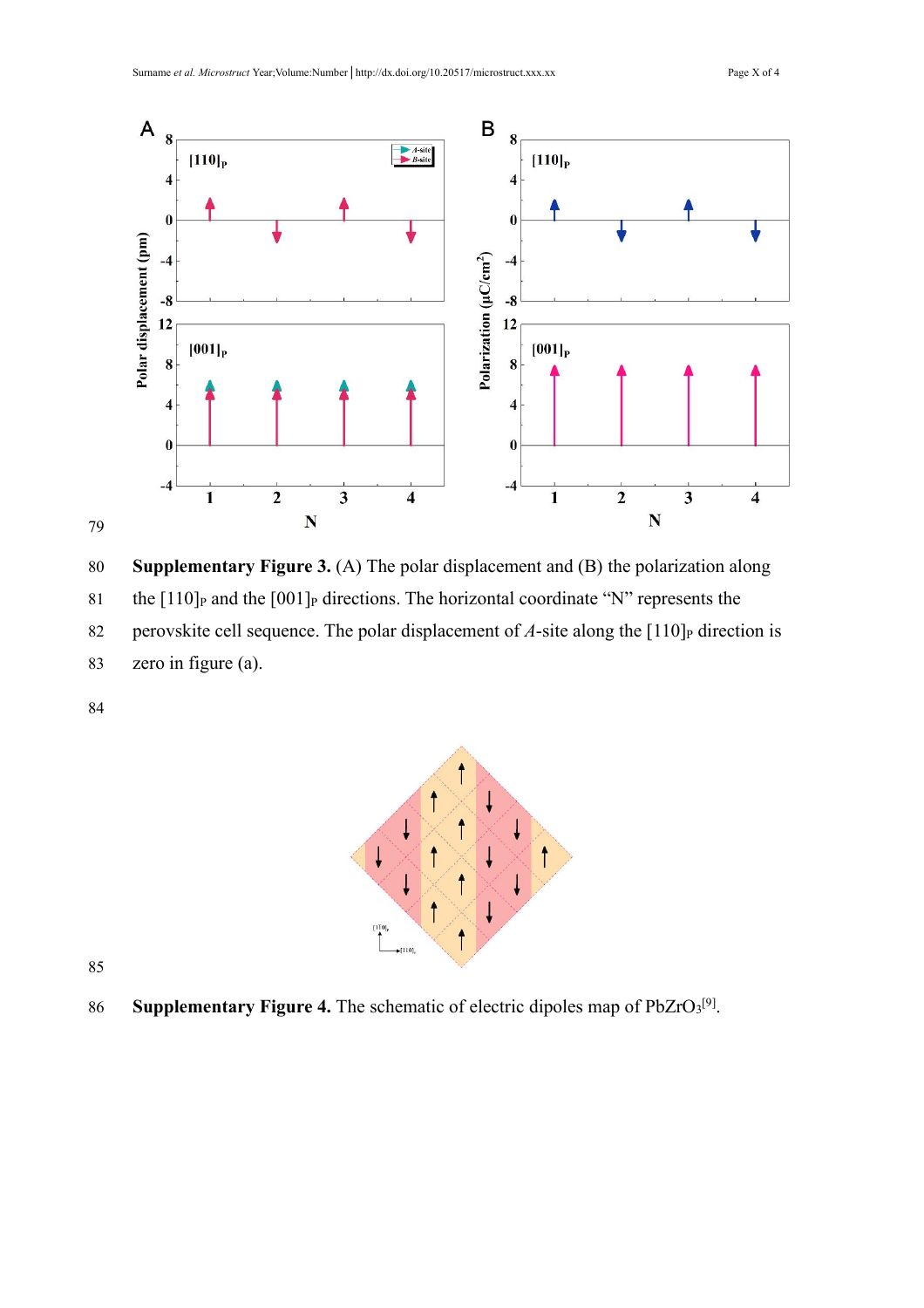

88 **Supplementary Figure 5.** Diffraction peak profiles and contour plots of  $\{200\}$  as a

function of the electric field at the 0° sector.



92 **Supplementary Figure 6.** The *P-E* loops of  $Pb_{1-1.5x}La_xZr_{0.42}Sn_{0.40}Ti_{0.18}O_3(x=0.03, 0.04,$ 0.05 and 0.06).

#### **REFERENCES**

- 1. Zhang D, Oleynikov P, Hovmöller S, Zou X. Collecting 3D electron diffraction data
- by the rotation method. *Zeitschrift für Kristallographie* 2010;225:94-102.